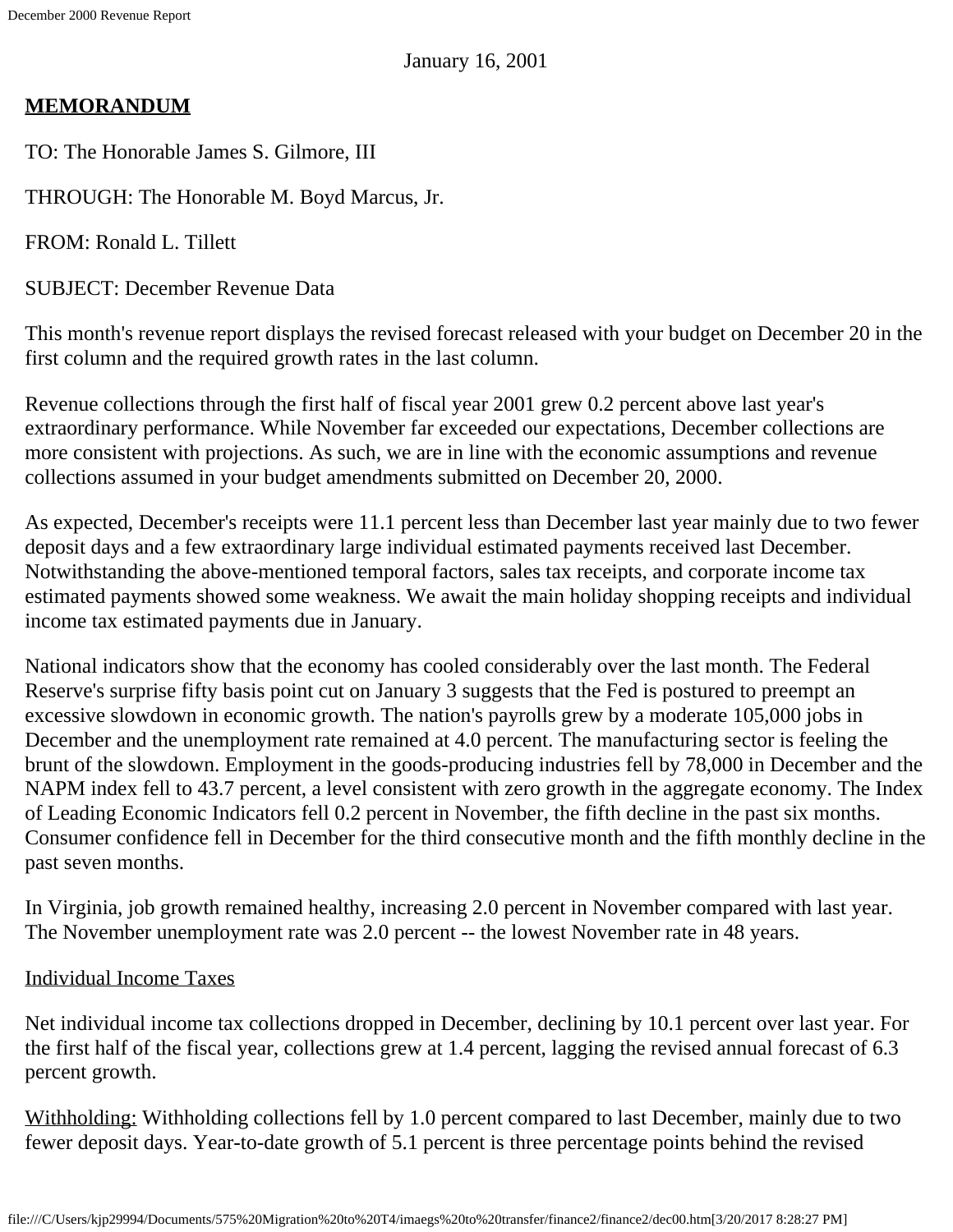estimate of 8.1 percent growth. December 2000 marks the final month when withholding receipts will be compared to the stock options surge, which took place throughout calendar year 1999. Monthly growth rates are expected to bounce back considerably over the next several months. Underlying withholding growth (adjusted for stock option activity in the first half of fiscal year 2000) for the first half of the fiscal year is a solid 9.0 percent.

Nonwithholding: Nonwithholding receipts for December declined by 43.5 percent. This sizeable drop can be attributed to several large anomalous payments received last December along with an increased number of early payments believed to be related to Y2K planning last year. Since the final individual estimated payment for taxable year 2000 is not due until January 15, 2001, it is not reasonable to assess nonwithholding receipts until all payments are received by the end of January. On a year-to-date basis, the 7.0 percent decline is lagging the revised forecast of 9.1 percent growth.

Refunds: Refunds this month were \$16.2 million compared with \$14.2 million in December of last year. About 85 percent of refunding activity takes place in the second half of the fiscal year.

## **Sales**

December sales tax collections, which represent November activity, fell by 6.3 percent. Year-to-date growth in this source stands at 2.9 percent, 1.5 percentage points behind the revised forecast of 4.4 percent.

Several factors account for the slow 2000 holiday shopping season. Higher fuel prices, the turmoil surrounding the presidential election, and the stock market plunge have all contributed to the disappointing sales results. In Virginia, January sales tax collections should contain the bulk of holiday sales receipts. Consequently, it is impossible to fully assess the Christmas shopping season until January. The revised forecast anticipates a 5 percent increase in November and December sales tax collections.

## Corporate Income Tax

Corporate receipts in December fell by 66.3 percent. The decline in December receipts, which include the second quarterly estimated payment, were primarily because of both a 27 percent decline in estimated payments and a 111 percent increase in corporate refunds. Although December's weak collections were somewhat overstated by several unusually large refunds, the weakness in the corporate sector estimated payments is broad-based. The year-to-date decline of 30.9 percent is well behind the annual forecast of a 15.8 percent decrease.

## Public Service Corporations

December's estimated payments represent the final estimated payments to be received from electric and gas utilities as deregulation of these industries begins in January 2001. Beginning in March 2001, quarterly estimated payments will be replaced by a monthly consumption tax. December's collections were up 0.8 percent over last December. For the year, receipts are up 1.5 percent compared with the revised forecast of a 16.1 percent decline.

## Insurance Company Premiums

December collections of insurance company premiums, which represent the second quarterly payment from insurance companies, declined by 0.6 percent over last year. Year-to-date growth of 3.1 percent is